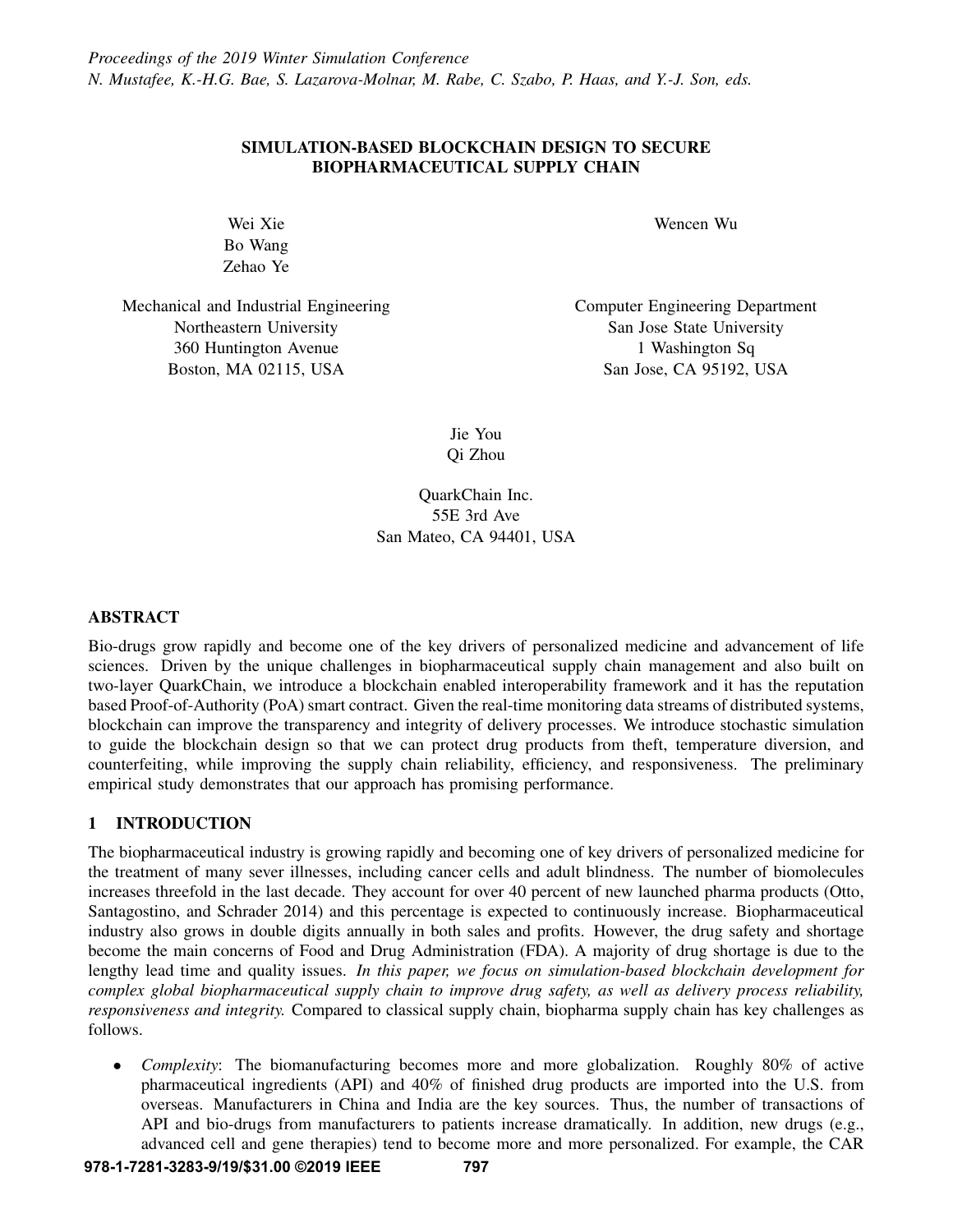T-Cell therapy, KymriahTM (Novartis), approved in 2018 by the US FDA [\(FDA 2017\)](#page-11-1), requires that each therapy to be manufactured in each individual patients own cells, on demand. For personalized bio-drugs, supply chain needs to be integrated with some tracking mechanism that can maintain detailed chain of identity and chain of custody.

- *Cold chain:* Since bio-drugs are based on living organisms, they are vulnerable to Protein Post-Translational Modifications (PTM) and degradation. For example, the CAR-T-Cell therapy manufactured from a patient's own immune cells needs to be kept frozen in order for the cells to remain viable. In the pharma industry, there is 95 percent of global cold-chain costs linked to biopharma products [\(Otto, Santagostino, and](#page-11-0) [Schrader 2014\)](#page-11-0). Cold-chain, required for the storage, handling, and transportation of many bio-drugs, are very complex, and there are risks of temperature deviations during delivery. New law requires building an electronic, interoperable system to identify and trace bio-drugs as they are distributed in the U.S., which enhances FDAs ability to help protect patients from exposure to drugs that may be counterfeit, stolen, contaminated, or otherwise harmful; see [\(FDA 2013\)](#page-11-2).
- *Long lead time, high marginal value and vulnerable to counterfeiting:* Biopharmaceuticals are expensive to manufacture and the lead time for production process is lengthy, e.g., 15–20 weeks [\(Otto, Santagostino,](#page-11-0) [and Schrader 2014\)](#page-11-0). Bio-drugs tend to have the short expected product life cycle (i.e., 1.5–3 years) with high marginal value (i.e., the sale prices for one gram of bio-drug substance reach to \$500 to \$2,000). How to protect the products from theft, counterfeiting and diversion becomes critically important.

Blockchain technology exhibits various strengths [\(Babich and Hilary 2019\)](#page-11-3), including (1) visibility; (2) resilience; and (3) integrity and automation. Through developing appropriate blockchain for global biopharmaceutical supply chain, we can overcome the challenges above. First, through combining with smart sensors tracking the delivery process, we can record whom, when, where, and how a particular drug was stored and handed during the shipment from manufacturer to patient. Second, instead of relying on a centralized trust system, blockchain network is decentralized and it can automatically verify and execute transactions. With appropriate design of smart contracts, blockchain could hedge against various sources of attacks (e.g., counterfeiting, theft and deviation). Third, through real-time information sharing, blockchain network can fully integrate participants and support the interoperation to secure the drug delivery and ensure fast reactions to any issues.

Blockchain development for supply chain management is still in its infancy. [Tian \(2016\)](#page-11-4) proposed a supply chain tractability system based on blockchain technology, which could increase food security level. [Hasan and](#page-11-5) [Salah \(2018\)](#page-11-5) proposed a blockchain-based solution and general framework for the proof of delivery for physical items involving single and multiple transporters. [Alzahrani and Bulusu \(2018\)](#page-11-6) proposed a new anti-counterfeiting supply chain using new field communication and blockchain. It considers the decentralized supply chain that exploits the block chain technology (block-supply chain), and a new consensus protocol that deals with the problem of selecting validators. This design guarantees authenticity, integrity and transparency.

As far as we know, there is no existing literature paper introducing blockchain network to facilitate complex global biopharmaceutical supply chain risk management. Built on two-layer commercial blockchain (called QuarkChain, see *htt ps* : //*github*.*com*/*QuarkChain*/*pyquarkchain*/*wiki*), we introduce a blockchain enabled interoperability framework for biopharma supply chain management, which accounts for the unique challenges mentioned above. With more and more personalized bio-drug discovery and the expansion of globalization, the number of transactions will increase dramatically. In addition, the sensors that real-time monitor the drug delivery lead to a large amount of data records. *Thus, we explore the two-layer blockchain, propose smart contracts and introduce new blockchain platform for global biopharma supply chain, which can provide reliable and efficient bio-drug delivery to hedge against the theft, counterfeiting and deviation risk.*

Two-layer blockchain utilizes the state partition and parallel computing mechanism to effectively solve the scalability issue. Unlike the classical blockchain composed of single chain that is in charge of all the transactions, two-layer blockchain includes: (1) one root chain layer securing the blockchain network; and (2) one extensible sharding layer consisted multiple shard chains processing transactions. To deal with increasing supply chain complexity, we divide all transactions occurring in global biopharma supply chain into different shard chains, which could be based on geographical locations. Thus, the detailed transaction information is saved and verified locally by shard chains in parallel. The verification process is based on the smart contract with reputation based Proof-of-Authority (PoA), which is proposed to hedge against cyberattacks, including counterfeiting on either drug source information and monitoring sensor data. Then, each verified transaction is hashed, uploaded and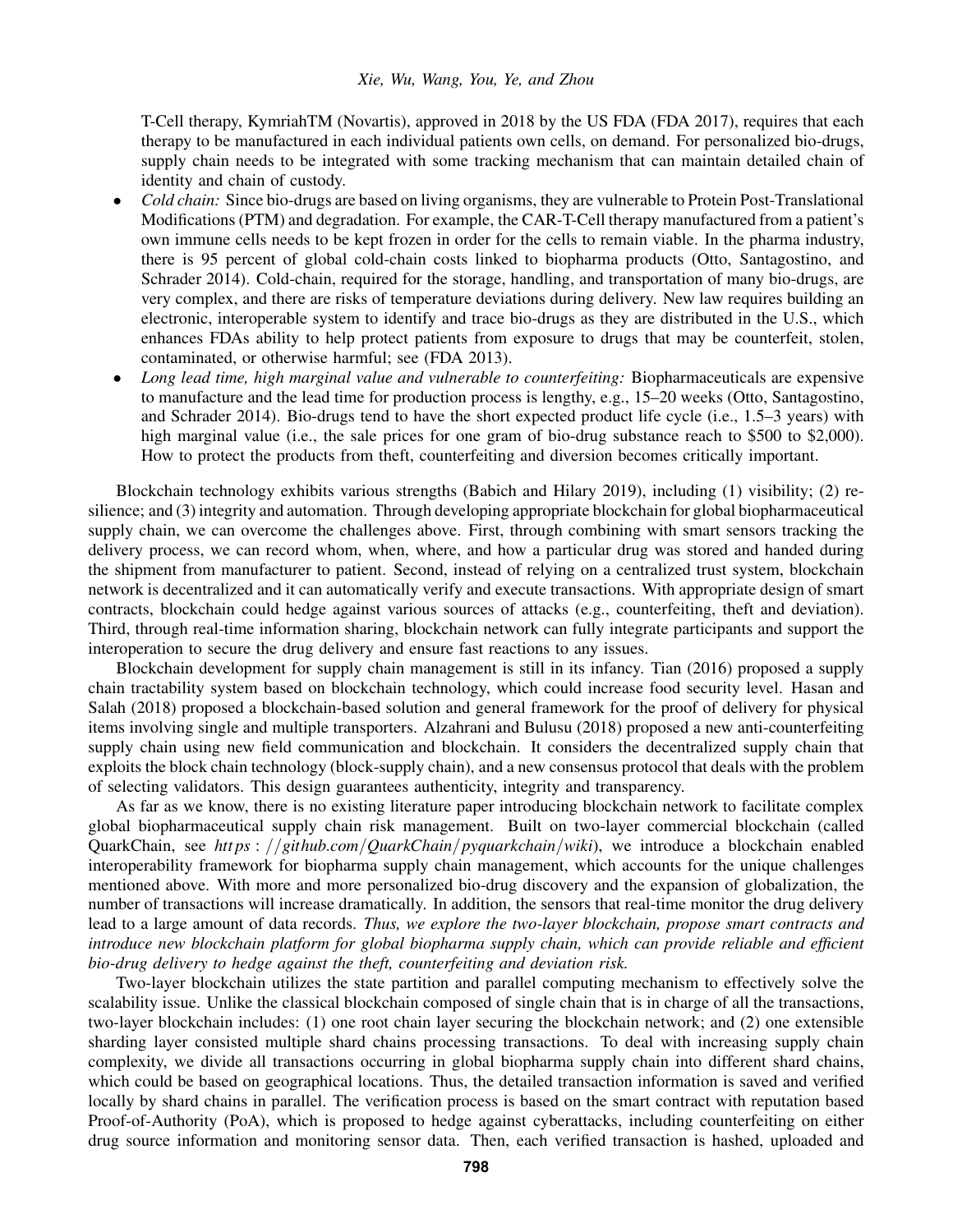## *Xie, Wu, Wang, You, Ye, and Zhou*

further confirmed by root chain before broadcasting it to the whole blockchain network. For each transaction, we record time, location, responsible personnel, and sensor monitoring data, which can facilitate reputation learning, interoperation and fast response to any issue occurring in the supply chain. We further introduce a simulation model and algorithm to guide the development of blockchain enabled interoperability platform for biopharma supply chain risk management. The empirical study indicates that the proposed framework can improve: (1) the detection of malicious modification cyberattacks, drug counterfeiting and temperature deviation; and (2) the blockchain efficiency.

Therefore, the main contributions of this paper are summarized as follows. First, built on two-layer blockchain structure in Quarkchain, we introduce the blockchain enabled interoperability framework accounting for the unique challenges in the biopharamaceutical supply chain risk management to hedge the cyberattacks and drug counterfeits. Second, we propose the reputation based Proof-of-Authority as preliminary smart contract design. Third, we introduce a simulation model and algorithm to guide the framework development for biopharma supply chain risk management.

This paper is organized as follows. In Section [2,](#page-2-0) we present the basic mechanism of blockchain. Then, built on QuarkChain's two-layer design, we introduce a reliable and efficient blockchain platform for biopharma supply chain risk management in Section [3.](#page-4-0) A simulation model and algorithm is developed to guide the blockchain design. We conduct the empirical study in Section [4](#page-8-0) and conclude this paper in Section [5.](#page-10-0)

## <span id="page-2-0"></span>2 INTRODUCTION OF BLOCKCHAIN MECHANISM

In this section, we introduce the blockchain mechanism. *Since the biopharmaceutical industry is highly regulated in order to protect the public health, we consider the permissioned network design with smart contract (SC).* A blockchain is a distributed database and also a global hedger which records all transactions in the network as a timestamp chain of blocks. Figure [1\(](#page-2-1)a) shows the structure of blockchain design. Each block contains three parts: header, transaction data body and validation. In header, "Time" reflects when the transactions happen and "Height" specifies the number of blocks in the chain. "Nonce" is a number added to a hashed block and it is used to encipher the block. A block could be made of validation records and several transactions which are saved in merkle root after hashed. Each *i*-th block, denoted by *B<sup>i</sup>* , is identified by its cryptographic hash,

<span id="page-2-2"></span>
$$
H_i \equiv \text{Hash}(B_i).
$$

Hash is a specific algorithm that can transfer letters and numbers into a sequence of string called hash code, or hash. Each block references to the hash of the block that comes before it, which establishes a chain of the blocks, called *blockchain*. Blocks could be added if new valid transaction records need to be written in the global ledger.



<span id="page-2-1"></span>Figure 1: The structure of blockchain and blockchain network.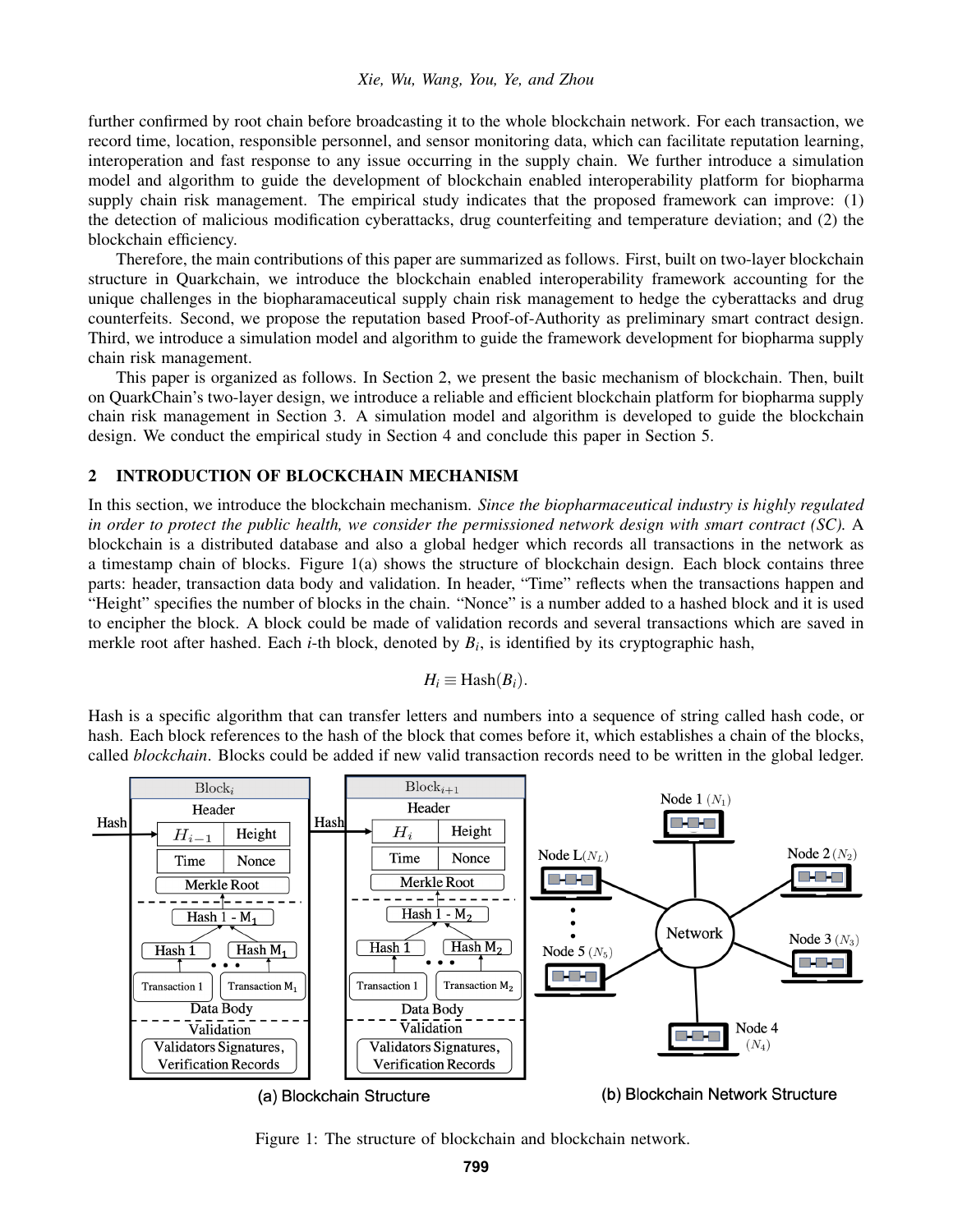#### *Xie, Wu, Wang, You, Ye, and Zhou*

Any participant with access to this ordered, back-linked list of blocks can get the world view of transaction data that have been exchanged on the network [\(Christidis and Devetsikiotis 2016\)](#page-11-7). In the real applications, each block could include multiple transactions ordered based on certain priority, such as gas fee and reputation score. To simplify the illustration, suppose every block only records one transaction. Then, each *i*-th block could be formulated as a triple, denoted by  $B_i(h_p, T_x, v)$ , where  $h_p$  is a point to the previous block in chain,  $T_x$  represents the transaction recorded in the *i*-th block, and  $\nu$  is the validation information, e.g., the validators signatures and verification records; see Figure [1\(](#page-2-1)a). The validation is based on certain rule that every transaction is required to follow, e.g., smart contract. Given the incoming transaction  $T_x$  and also the current state or all previous transactions which could be accessed through  $h_p$ , the validation process returns the verified message and then a block is added to blockchain.

Thus, blockchain can be formulated as a list, denoted by*C*[·], which includes several blocks [\(Garay, Kiayias, and](#page-11-8) [Leonardos 2015\)](#page-11-8). Typically,  $C[-1]$  refers to the last element/block in the blockchain list, e.g.,  $C[-1] = B_{-1}(h_p, T_x, v)$ , and *C*[*i* : *j*] refers to a sub-array including block *i* to block *j*. *There are some important properties from blockchain: consistency and tractability.* Consistency means that transactions are verified consistently and then we append blocks to the chain. Tractability means if information in block  $C[x]$  is changed, each block in sub-array  $C[x,-1]$ is also automatically changed. Thus, it is easy to trace back and find out which block had been changed.

The blockchain *C* with the record of all transactions is replicated and shared among the participants of a network (called *blockchain network*) with structure shown in Figure [1\(](#page-2-1)b). Suppose that each *i*-th node, denoted by  $\mathcal{N}_i$ , represents a participant, denoted by  $N_i$ , with a single computer. All nodes are equally involved in maintaining a blockchain, but different nodes can have different roles for running the blockchain. In the permissioned blockchain network, suppose all the participants are identifiable. In this paper, we consider a static setting with a fixed set of nodes. Let  $N = (N_1, N_2, \ldots, N_L)$  denote all participants, where *L* is the number of participants and nodes in the network. Since the blockchain is replicated among the nodes, the network can be formulated as

$$
\mathcal{N} = \{ \mathcal{N}_1(C, \text{SC}), \ \mathcal{N}_2(C, \text{SC}), \dots, \mathcal{N}_L(C, \text{SC}) \}
$$

where  $\mathcal{N}_\ell(C,SC)$  for  $\ell = 1,2,\ldots,L$  represents Node  $\ell$  with blockchain copy *C* and smart contract (SC) as a piece of code residing on this blockchain.

Participants interact with the blockchain through a pair of their own private and public keys. They use their private keys to sign their own transactions which are verified on the blockchain network via their public keys [\(Christidis and Devetsikiotis 2016\)](#page-11-7). The private key can be used to create a digital signature for displaying the sender's authenticity of transaction  $T_x$ , *signature* = *hash*(*hash*(*private\_key*),*hash*( $T_x$ )). The public key is transformed from the private key by a irreversible hash function, *public key* = *hash*(*private key*). Thus, given *public key* and  $T_x$ , the receiver or other nodes can verify the signature, *hash(public key, hash(T<sub>x</sub>))*  $\stackrel{?}{=}$  *signature*.

To facilitate the automatic interactions and help the network reach *consensus* or a common global view of the world state, each blockchain network needs to establish rules that each transaction should conform to [\(Christidis](#page-11-7) [and Devetsikiotis 2016\)](#page-11-7). This can be achieved by smart contract which can be viewed as a digitized traditional contract. It is a piece of code residing on a blockchain and the blockchain network assigns unique addresses to the contract. Therefore, the smart contract residing on replicated and shared ledger allows the automatic verification for new transaction and further facilitate data-driven interactions between mutually distrustful counterparties.

A smart contract (SC) has the structure shown in Figure [2;](#page-4-1) see the description in [Bahga and Madisetti \(2016\).](#page-11-9) It includes a set of executable functions  $V(\cdot)$  and state variables of blockchain network (i.e., the world state of data that have been recorded in blockchain), denoted by *S*. Any participant can trigger the functions  $V(\cdot)$  in the contract by sending a new transaction  $T_x$  to the contract for the verification, and the verification result is also based on the current state *S*. Then, the verified transaction information is broadcast to each node in the blockchain network as message,

$$
(Message, S_{new}) = SC(T_x; V(\cdot), S). \tag{1}
$$

Basically, following certain logic, SC first selects a verification panel, denoted by VP. Given the transaction *T<sup>x</sup>* and the current state accessed through  $h_p$ , the verification function  $V(\cdot)$  returns the validation records *v*,

<span id="page-3-0"></span>
$$
v \equiv ((Y_i, \text{Signature}_i)_{i \in \text{VP}}, z) = V(h_p, T_x; \text{VP}).
$$
\n(2)

where  $(Y_i,$  Signature<sub>*i*</sub>) denotes the accept/reject decision and signature from validator *i* in VP, and *z* is the final decision based on some form of "majority" vote. The broadcast message in Equation [\(1\)](#page-2-2) includes the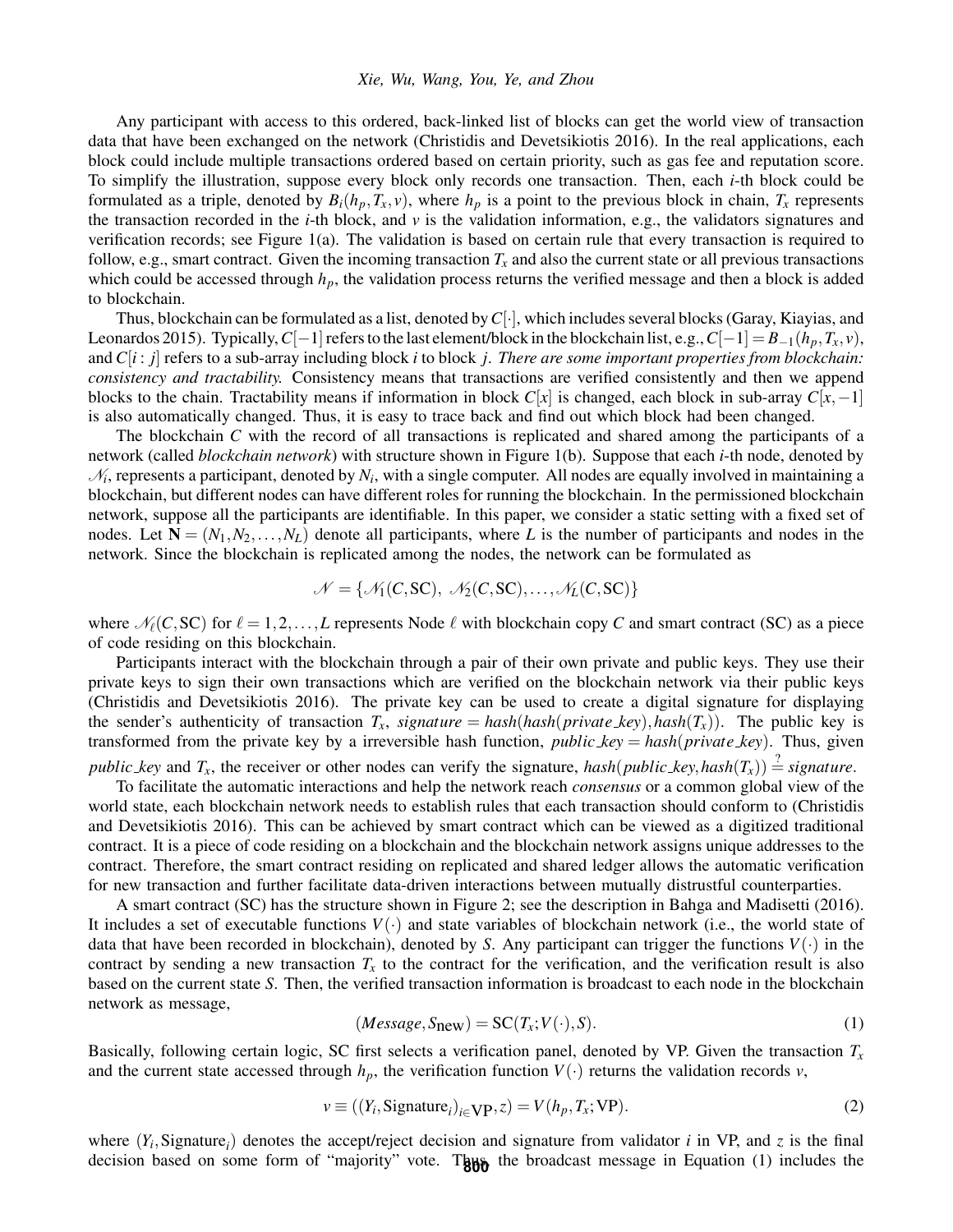#### *Xie, Wu, Wang, You, Ye, and Zhou*

transaction and verification results, Message =  $(T_x, v)$ . A new block containing this message is generated and it is appended to the chain *C*. Smart contract triggers the events to update the blockchain network state which becomes the world view for the next transaction,  $S = S<sub>new</sub>$ . If the nodes do not verify the suggested transaction, the proposed block is discarded. Notice that once triggered by an incoming transaction  $T<sub>x</sub>$ , the smart contract code executes independently and automatically on each node in the blockchain network. *To reach consensus on its execution result, a smart contract is "deterministic" [\(Christidis and Devetsikiotis 2016\)](#page-11-7) or consistent across different nodes in the network.*



<span id="page-4-1"></span>Figure 2: Smart contract structure.

# <span id="page-4-0"></span>3 BLOCKCHAIN DEVELOPMENT FOR BIOPHARMA SUPPLY CHAIN RISK MANAGEMENT

Driven by the key challenges presented in Section [1,](#page-0-0) we introduce a permissioned blockchain network for complex global biopharma supply chain to secure the delivery process and improve the drug safety in Section [3.1.](#page-4-2) Then, built on two-layer QuarkChain, we present a blockchain platform in Section [3.2,](#page-5-0) which could improve transaction processing throughput and deal with the increasing complexity of biopharma supply chain. We further provide the simulation algorithm procedure in Section [3.3,](#page-6-0) which could be used to guide the blockchain platform development.

#### <span id="page-4-2"></span>3.1 Blockchain Design for Global Biopharma Supply Chain

For the highly regulated biopharmaceutical supply chain, we study a permissioned blockchain network. In this paper, we consider the static setting with fixed participants including manufacturers, transporters and patients.

- Bio-drug Manufacturer  $(\mathcal{M})$ . A manufacturer produces the product and initializes the transportation. It creates the first transaction for a delivery.
- Transporter  $(\mathscr{T})$ . A transporter delivers the item from the previous participant, e.g., the previous transporter or the manufacturer, to the next participant, e.g., the next transporter or the patient. Transporters keep updating the status of the product by submitting transactions to the network.
- Patient ( $\mathscr{P}$ ). A patient purchases the bio-drug product from the manufacturer, and creates the last transaction to confirm receiving the ordered product.

Thus, all participants in the network can be divided into three disjoint sets:  $N = N_m \cup N_t \cup N_p$ , where  $N_m, N_t$  and  $N_p$  represent the sets of nodes from manufacturers, transporters and patients.

*The bio-drug order arrival and delivery stochastic processes occurring in biopharma supply chain are the driving forces for the dynamic evolution of blockchain.* Each bio-drug product has a unique product ID (PID) generated by one of manufacturers in  $N_m$ . Suppose the random sample  $\omega$  has one-to-one mapping with PID. Let  $t_0(\omega)$  be the order arrival time. Suppose the order arrival immediately triggers the product release and the selection of participants involved in the delivery process, denoted by  $N_D(\omega) = (M, \mathcal{T}, \mathcal{P})$ , where M and P represent a manufacturer and a patient from sets  $N_m$  and  $N_p$ , and  $\mathcal T$  is a subset of transporters from  $N_t$ . Let  $D(\omega)$ be the delivery sample path. The transportation time for each shipment is random.

The types of transactions in the delivery process include initialization, transportation and final receiving. Each delivery typically has one transaction in the initialization and final receiving stages respectively, and it has multiple transactions in transportation stage. Each transaction includes the transaction data, sender and receiver's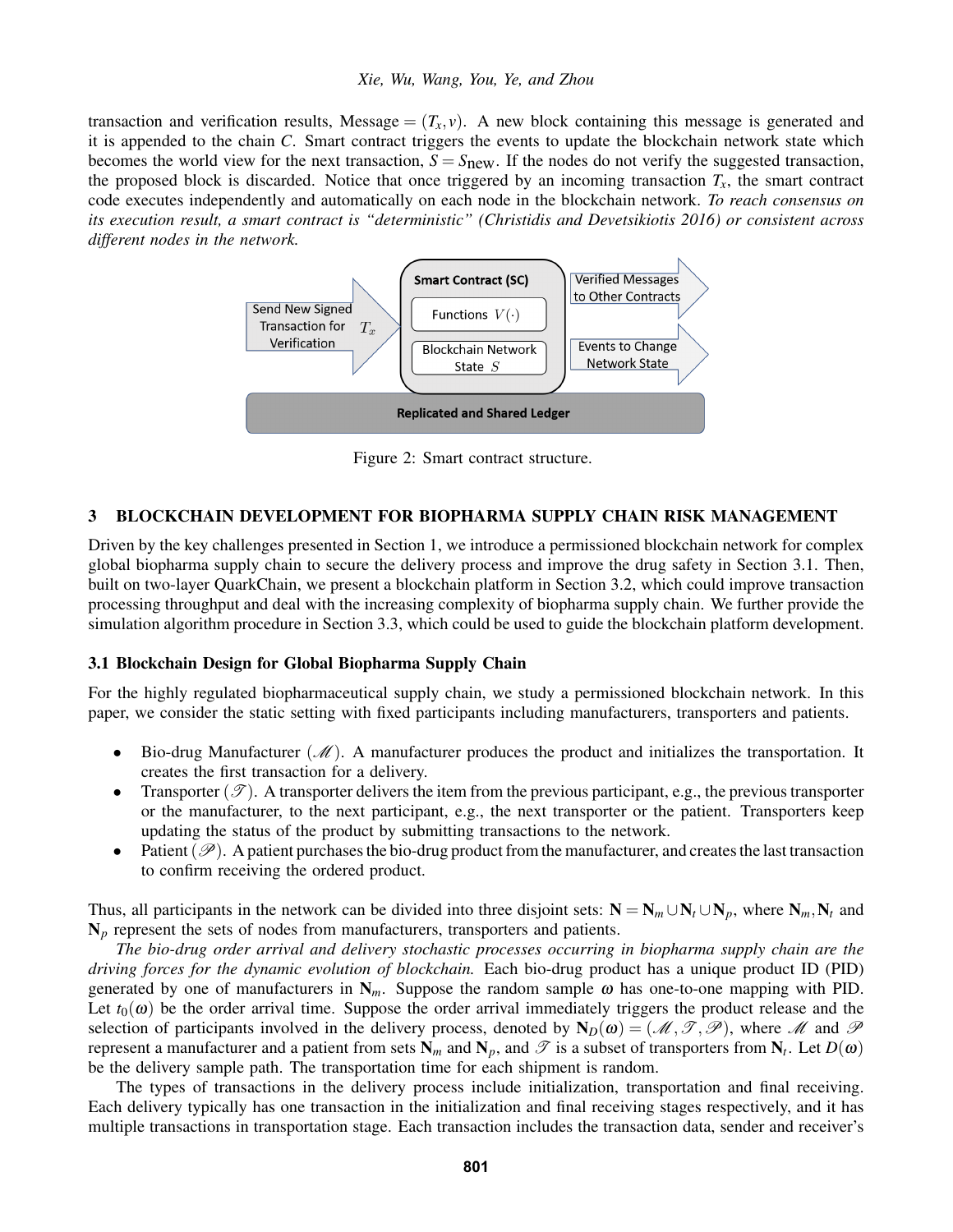signatures,

<span id="page-5-1"></span>
$$
T_x = (TransactionData,SenderSignature, ReceiverSignature). \tag{3}
$$

In the initialization stage, the manufacturer provides the data records, e.g., PID, the product expire time, the storage condition requirement, and the production quality. In the transportation and receiving stages, the transaction data include the real-time sensor data, including time, location and storage condition (i.e., temperature). This information can help us track the shipment and response to any potential problem quickly.

*We consider data modification cyberattacks which could happen during transaction data generation and after the transactions are included in blocks.* During the transaction generation, the cyberattack risk is induced by the transaction data that have been tampered by the person handling the product. To ensure that the blockchain contains valid and correct transactions, we propose a Proof-of-Authority (PoA) smart contract which can automatically execute the verification to reduce the impact of the cyberattacks. *This smart contract is designed based on the reputation-based voting mechanism*.

In this PoA smart contract SC<sub>*PoA*</sub>, a voting panel, denoted by VP( $\omega, \omega^c$ ), is randomly selected from N<sub>*D*</sub>( $\omega$ ) to validate any transaction  $T_x(\omega)$ . This design is based on two considerations. First, the participants in  $N_D(\omega)$ are responsible for any potential drug quality and delivery delay related issues. Second, since *the manufacturing and storage "process" determines the quality of bio-drugs*, this could facilitate the further research on developing the big data analysis for the reputation learning by utilizing the bio-drug quality test samples randomly collected from biopharmaceutical supply chain. The number of validators, denoted by  $m = |VP(\omega, \omega^c)$ , influences the blockchain network security. A common random number, denoted by  $\omega_{N}^{c}$ , is used on all nodes in the network  $\mathcal{N} = (\mathcal{N}_1,\mathcal{N}_2,\ldots,\mathcal{N}_L)$  to make sure that the same voting panel is selected when different nodes execute the smart contract following Equation [\(1\)](#page-2-2), which can ensure the consensus. The verification function in Equation [\(2\)](#page-3-0) becomes

<span id="page-5-2"></span>
$$
v = ((Y_i, \text{Signature}_i)_{i \in \text{VP}(\omega, \omega^c_{\mathcal{N}})}, z) = V(h_p, T_x(\omega); \text{VP}(\omega, \omega^c_{\mathcal{N}}))
$$
(4)

where  $Y_i \in \{0, 1\}$  represents the reject/accept vote from the *i*-th validator in  $VP(\omega, \omega^c)$  and the final decision *z* is based on the majority vote. Thus, triggered by the arrival of transaction  $T_x(\omega)$ , the smart contract will return the validation results *v*, including validators signatures and their voting records. *Since all the interactions occur via signed messages and validations in Equations [\(3\)](#page-5-1) and [\(4\)](#page-5-2), participants can get a cryptographically verifiable trace of the biopharma supply chain operations.* For simplification, we suppose that each participant has a fixed reputation score here. In the future research, this score will be learned through analyzing transaction, voting and bio-drug quality testing data that could be randomly collected from the delivery process.

#### <span id="page-5-0"></span>3.2 Two-Layer BlockChain Platform

The increasing complexity of global biopharma supply chain requires a blockchain platform with high transaction processing throughput. *However, due to the decentralized nature of a blockchain network, scalability has been a challenging problem faced by most existing solutions because all the nodes in the blockchain network need to reach consensus on including any new transaction.* In the centralized world, sharding is one of the most widely used technologies to solve the scalability problem, for example, BigTable, Cassandra, etc. The key idea of *sharding* is the state partition: divide the global state into a collection of sub-states, so that the transactions can be processed in different shards in parallel.

An innovative sharded blockchain protocol, called QuarkChain, has been introduced by [Zhou \(2018b\).](#page-11-10) QuarkChain has a two-layer architecture: one layer is called sharding layer, which is composed of a number of shard chains,  $C_1, C_2, \ldots, C_R$ , processing transactions simultaneously, where *R* is the total number of shard chains. The sharding layer is extensible, meaning that *R* can be increased to improve the network throughput. The other layer is the root chain layer, denoted by *C*0, which ensures the overall security of the network and serves as the coordinator for cross-shard transactions among shard chains. In QuarkChain network, the network state *S* (the full transaction history) is partitioned into subsets of state  $S_1, S_2, \ldots, S_R$ , where  $\cup_{r=1}^R S_r = S$ . The *r*-th subset  $S_r$  is recorded by shard chain *C<sup>r</sup>* . Figure [3](#page-6-1) illustrates the two-layer design, in which a cluster is the equivalence of a "full node" defined in Ethereum that keeps the full transaction history of the blockchain network. A QuarkChain cluster consists of a collection of machines/CPUs, one of which runs the root chain, and others run different shard chains. Each block in a sharded blockchain has two hash pointers: one links to the previous sharded block and the other pointer links to a root block; see Figure [3\(](#page-6-1)b). We define the machines in a QuarkChain cluster as  $\mathcal{N}_i^Q$ *i* for  $i = 1, \ldots, m$ , where *m* is the number of machines in a QuarkChain cluster, which can be different in different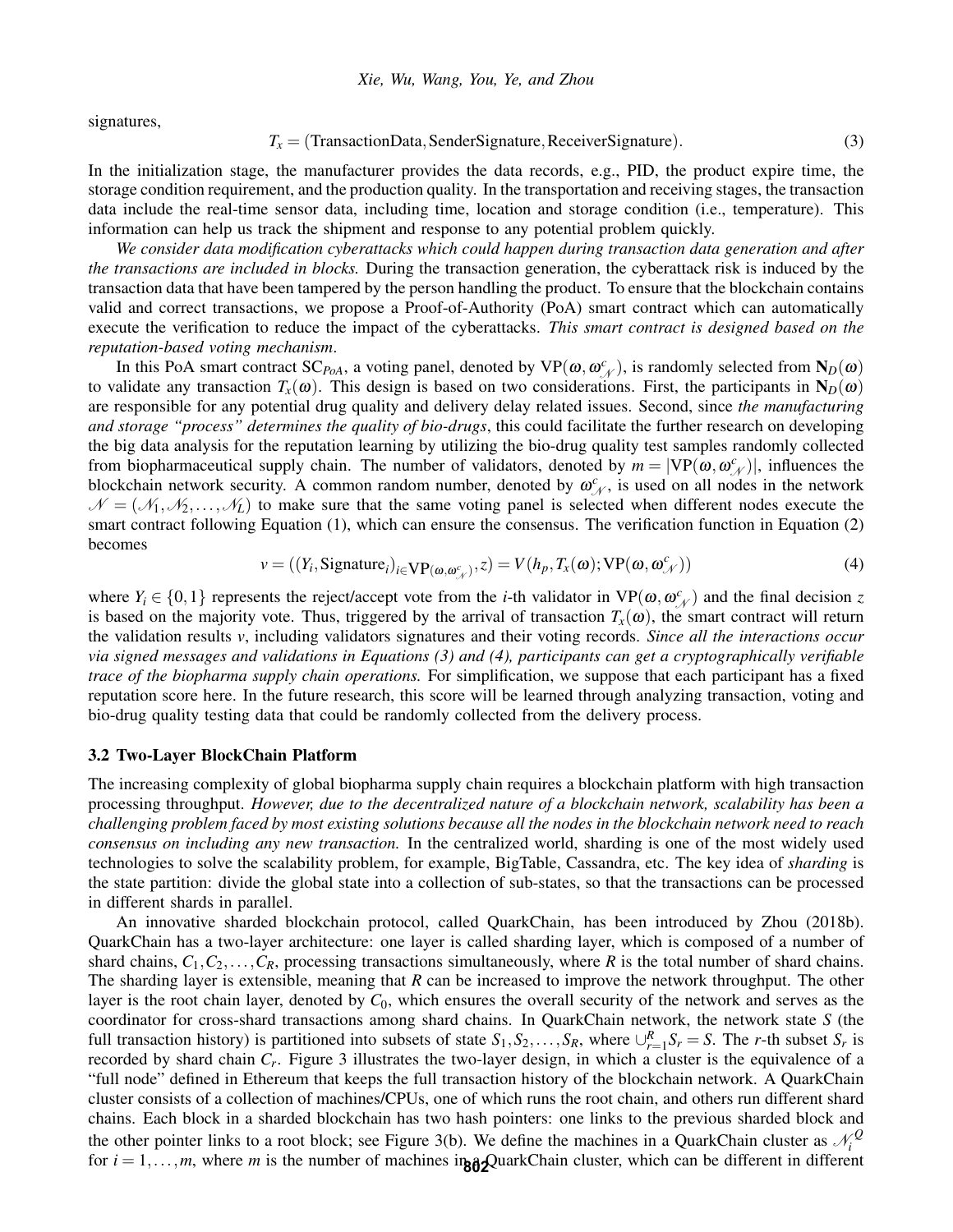clusters. Thanks to the sharding technology, one machine  $\mathcal{N}_i^Q$  $\hat{a}^Q$  only runs a subset of the shard chains, thus, only processes transactions on the corresponding shard chains. In this way, a much larger volume of transactions can be processed in parallel by different shard chains compared to the number of transactions processed by a single blockchain like Ethereum. Therefore, a much higher throughput can be achieved. For example, even though Bitcoin only processes 6 to 7 transactions per second and Ethereum currently processes 15 transactions per second, QuarkChain testnet has achieved more than 10,000 transactions per second [\(Zhou 2018a\)](#page-11-11).



(a) QuarkChain Cluster

(b) Root Chain and Sharded Chain Connection

<span id="page-6-1"></span>Figure 3: QuarkChain Cluster (from [quarkchain wiki\)](https://github.com/QuarkChain/pyquarkchain/wiki/Cluster-Design).

We build the two-layer blockchain platform for bio-pharmaceutical supply chain based on QuarkChain. Each participant could utilize a cluster with many machines running different shard chains. One essential question in the design is how to partition the state of the network. Usually, in-shard transactions are processed by shard chains, and cross-shard transactions require the involvement of root chain, which increases the time to reach consensus [\(Zhou 2018b\)](#page-11-10). In the global biopharma supply chain, we partition the system state based on geographical positions of the transactions with the assumption that local deliveries (i.e., within a country) contribute to the majority of deliveries. In other words, transactions happen within one country will be processed by one shard. For simplification, we assume each delivery is included in one shard here. That means all transactions in each delivery *D*(ω) are processed in a certain shard chain, say *C<sup>r</sup>* . Suppose each shard chain has its own PoA-based smart contract following the design in Section [3.1.](#page-4-2)

To ensure the bio-drug quality, each shipment is closely monitored by real-time sensors, which could lead to large volume of transaction data. *To hedge against the modification attacks, we propose a root-chain-first PoA which has a hierarchical verification structure.* Basically, both the root chain and shard chains run PoA with different set of authorities. The selection of local authorities and the PoA-based smart contract  $SC_r^{PoA}$  on shard chain  $C_r$  can follow the idea proposed in Section [3.1.](#page-4-2) Global authorities can include reliable trusted parties (e.g., FDA) who are responsible for the safety of public health. We denote the authority set for root chain as N*<sup>A</sup>* and the smart contract as  $SC_0^{PoA}$ . A transaction is first verified in a shard chain and is included in a shard block based on the PoA-based smart contract. The shard block containing the transaction is finalized only after it is confirmed by the root chain. Confirmation refers to the process that the header of the shard block is first checked by an authority of the root chain. If verified, the authority then produces and broadcasts a root block that contains the header. The structures of root chain and shard chain are illustrated in Figure [4,](#page-7-0) where MerkleRoot*r*,*<sup>i</sup>* is the hash of Data Body and Validation in the *r*-th shard chain and MerkleRoot*<sup>i</sup>* is the hash of Data Body in the root chain for any block *i*. Compared to shard blocks that verify all the details of a transaction, each root block only checks the block headers of shard blocks, thus, is able to process a large amount of shard blocks efficiently. The state sharding technology and root-chain-first consensus enable the parallel processing of transactions and achieve resilience to data modification attack.

## <span id="page-6-0"></span>3.3 Algorithm Development and Simulation Procedure

In this section, we provide the simulation modeling and algorithm for two-layer blockchain platform that could facilitate the development of reliable and efficient Biopharma supply chain. Suppose all the participants can be divided into *R* different shards, including Manufacturer nodes  $N_m^{(r)}$ , transporter nodes  $N_t^{(r)}$  $t^{(r)}$ , and patient nodes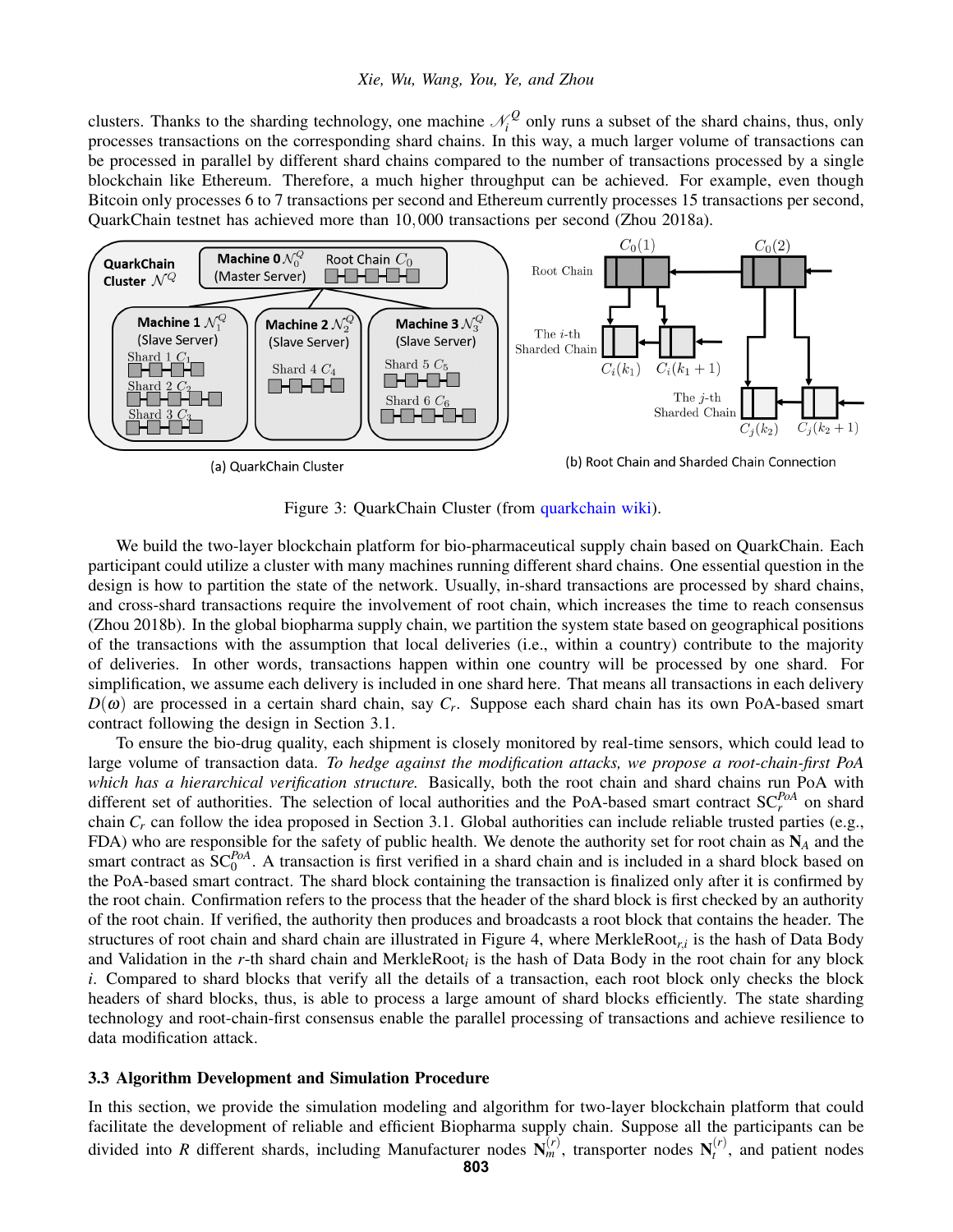

<span id="page-7-0"></span>Figure 4: The root and shard chains structure.

 $\mathbf{N}_{p}^{(r)}$ , with  $r = 1, \ldots, R$ . Suppose almost all transactions are processed within shards and the impact of processing *cross-shard transaction is negligible.* A fixed global authority panel N*<sup>A</sup>* works for root chain confirmation. To mimic the data modification risk, suppose there exists a certain proportion  $p_0$  of participants who could perform dishonestly. Suppose there is a underlying "reputation score" for each participant from 0 to 1 measuring the honest level. A bad participant with score level  $(1 - u)$  has probability *u* to modify the transaction it involves. Any selected good validator will reject the modified transaction with probability  $u$  in verification process, while other bad nodes always accept the transactions. Suppose that all bad nodes work in collusion. For simplification, suppose that we have a fixed set of bad reputation participants, denoted by  $N_B$  and  $|N_B|/|N| = p_0$ .

#### 3.3.1 Simulation Modeling Development

Let  $F_A$  denote the distribution of bio-drug order inter-arrival time. For each order  $\omega_k$  with  $k = 1, 2, \ldots, K$ , we first specify the participants involved in the delivery process  $N_D(\omega_k)$ , including one manufacturer  $\mathcal{M}(\omega_k)$ , one patient node  $\mathcal{P}(\omega_k)$  and  $J_k$  transporters  $\mathcal{T}_j(\omega_k)$  with  $j = 1, \ldots, J_k$ . Suppose the delivery happens in region  $r(\omega_k)$  and all transactions in this delivery are processed in shard chain  $C_{r(\omega_k)}$ . Denote the order arrival time as  $t_0(\omega_k)$ . Once receiving the order, the manufacturer  $\mathcal{M}(\omega_k)$  immediately releases the product to the first transporter  $\mathcal{T}_1(\omega_k)$ . They create the first transaction  $T_{x,1}(\omega_k)$  with their signatures, and then send it to smart contract on  $C_{r(\omega)}$  waiting for verification. If one of  $\mathcal{M}(\omega_k)$  and  $\mathcal{T}_1(\omega_k)$  belongs to  $N_B$ , the data is modified with probability *u*.

Once receiving any transaction  $T_{x,j}(\omega_k)$  with  $j=1,\ldots,J_k$ , the PoA-based smart contract on shard  $r(\omega_k)$ , denoted by  $SC^{PoA}_{r(\omega_k)}$ , randomly selects a voting panel from all nodes involved in this delivery,  $VP_j(\omega_k, \omega_N^c) \subset N_D(\omega_k)$ . Suppose  $\overline{VP}_j(\omega_k, \omega^c_{\mathcal{N}}) = \{\mathcal{N}_{j,1}(\omega_k), \dots, \mathcal{N}_{j,m}(\omega_k)\}\$ , where the size of voting panel *m* is determined by design. For each voting, if transaction  $T_{x,j}(\omega_k)$  only involves good participants, all nodes in voting panel will vote "Accept." If transaction  $T_{x,i}(\omega_k)$  involves any bad node, the good validator will vote "Reject" with probability *u* and the bad validators will vote "Accept". We record detailed voting result  $v_j(\omega_k) = ((Y_{j,\ell}(\omega_k), \text{Sigmaure}_{\ell})_{\ell \in \text{VP}(\omega, \omega_{\mathcal{N}}^c)}, z_j(\omega_k)),$ and the final decision to accept or reject this transaction is based on majority voting,

<span id="page-7-1"></span>
$$
z_j(\boldsymbol{\omega}_k) = \text{round}\left(\frac{1}{m} \sum_{\ell=1}^m Y_{j,\ell}(\boldsymbol{\omega}_k)\right).
$$
\n(5)

Each validator can only process one transaction at a time. Let  $F_\nu$  denote the distribution of each verification processing time. The processing priority could be based on gas fee. For simplification, we consider the first-comefirst-serve (FCFS) queue here. *Thus, the verification for each transaction is based on the outputs from selected validators (nodes) and we model the PoA based verification process as in a queueing network Q<sup>r</sup> including nodes in the shard chain*  $C_r$ . Thus, the verification time  $t_{v,j,\ell}(\omega_k)$  includes both waiting and processing times, which depends on the utilization of each node or validator. Since the VP decision is based on the decisions from all *m*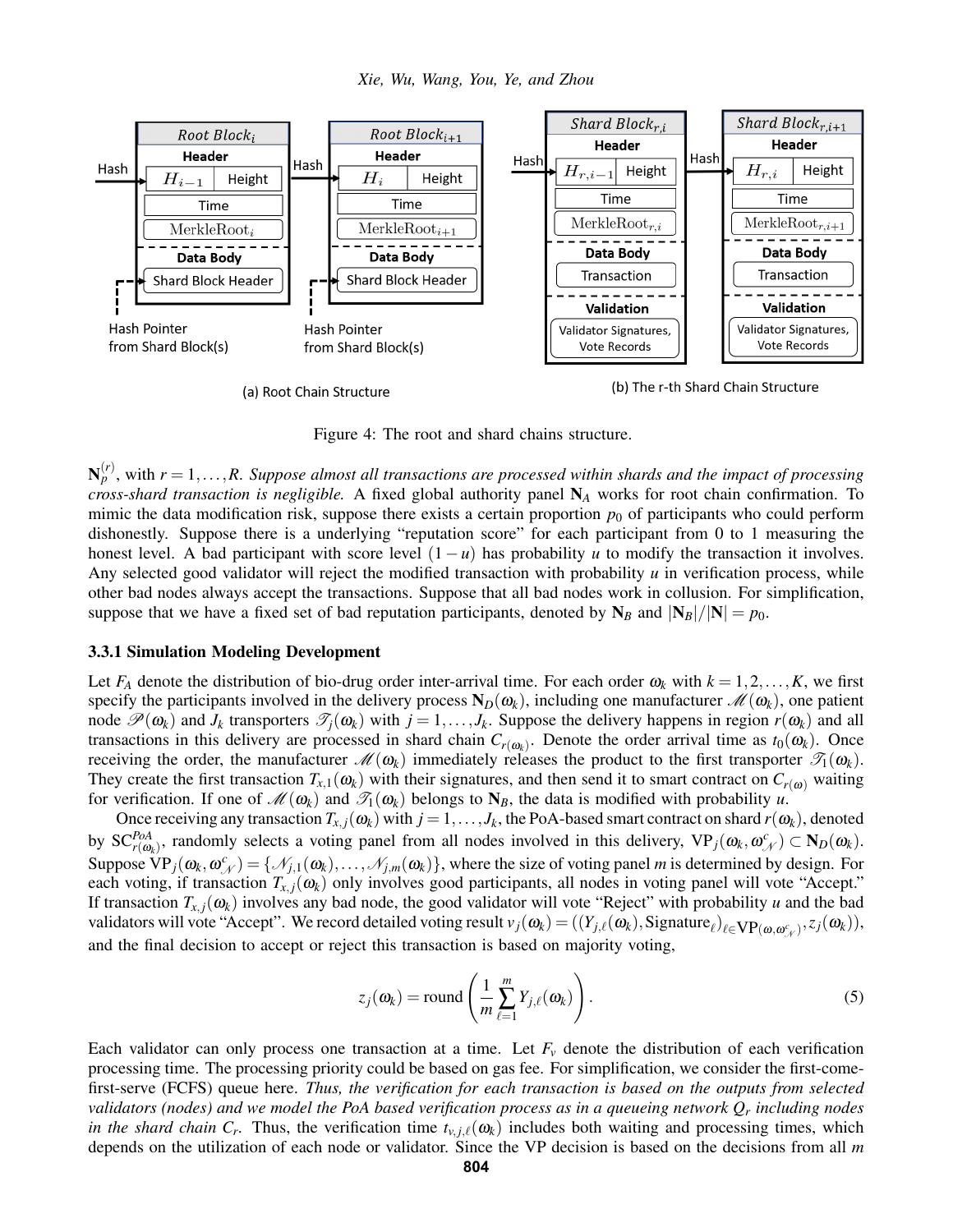selected validators, the total verification time for transaction  $T_{x,j}$  is,

<span id="page-8-1"></span>
$$
t_{v,j}(\boldsymbol{\omega}_k) = \max_{\ell=1,\dots,m} t_{v,j,\ell}(\boldsymbol{\omega}_k). \tag{6}
$$

If the final decision  $z_i(\omega_k)$  obtained by Equation [\(5\)](#page-7-1) is "Accept", one node in voting panel is randomly selected to generate a shard block  $B_i^{(r)}$  $f_i^{(r)}(h_p^{(r)}, T_{x,j}(\omega_k), v_j(\omega_k))$  including transaction and detailed voting records, append it to the shard chain  $C_{r(\omega_k)}$ . For simplification, we assume the block generation and propagation time are included in random verification delay  $t_{v,j}$  because it tends to dominate the whole verification time. Otherwise, if  $z_j(\omega_k)$  is "Reject", we stop this delivery  $\omega_k$  and record the corresponding outcome as "Not Finished",  $o_k = NF$ .

Then, the shard block header  $B_i^{(r)}$  $i<sup>(r)</sup>$ . *Header* is sent to the PoA-based smart contract SC<sup>*POA*</sup> on root chain for confirmation. One node is randomly selected from N*<sup>A</sup>* to check the transaction hash, generate the the root-block  $B^{(0)}(h^{(0)}_p,B^{(r)}_i)$  $I_i^{(r)}$ .*Header*), append it to the root chain  $C_0$  and broadcast the newly generated block to the blockchain network to reach consensus. We also model the root-chain confirmation process by a FCFS queue network *Q*<sup>0</sup> including N*<sup>A</sup>* authority nodes. Suppose the confirmation processing time for each transaction follows the distribution  $F_{RC}$ . Denote the overall confirmation time as  $t_{RC,j}$ , including waiting and processing times.

After the transaction  $T_{x,j}(\omega_k)$  is confirmed, the transporter  $\mathcal{T}_j(\omega_k)$  for  $j = 1, \ldots, J_k$  will ship the product to the next stop, and collect the sensor data of storage conditions along the way. We assume a homogeneous random delay for each shipment time  $t_{d,j}(\omega_k) \sim F_d$ . Then,  $\mathcal{T}_j(\omega_k)$  will send the product to the next transporter  $\mathcal{T}_{j+1}(\omega_k)$ or the patient  $\mathcal{P}(\omega_k)$  if it is the last transporter, and generate the transaction  $T_{x,i+1}(\omega_k)$  including sensor data. The transaction  $T_{x,i+1}(\omega_k)$  will be signed and wait for verification and confirmation, which follows the same procedure described above. After the last transaction  $T_{x,J_k+1}(\omega_k)$  is verified and confirmed, the delivery  $D(\omega_k)$  is finished and we record the cycle time of this delivery  $t_c(\omega_k) = t - t_0(\omega_k)$ , where *t* is the current system time. If there is any transaction with modified data for this finished order *k*, the outcome  $o_k = FC$  as "Finished Counterfeit" drug; otherwise,  $o_k = FA$  as "Finished Authentic" drug. The detailed implementation can be found in Algorithm [1.](#page-9-0)

#### 3.3.2 Biopharma Supply Chain Performance Measures of Interest

For the biopharma supply chain system with blockchain platform, we are interested in both safety and efficiency. Here, we consider three system performance measures: (1) expected cycle time for each order  $t_c = E[t_c(\omega)]$ ; (2) expected percentage of counterfeited drugs reaching to patients  $q_c = \lim_{K \to \infty} E[K_{FC}/K_F]$ ; and (3) expected percentage of filled (i.e. finished) orders  $q_f = \lim_{K \to \infty} E[K_F/K]$ , where  $K_{FC} = \sum_{k=1}^{K} \mathbb{I}(o_k = FC)$  is the count of "Finished Counterfeit" drugs and  $K_F = \sum_{k=1}^{K} \mathbb{I}(o_k = FC/FA)$  is the count of all "Finished" drugs,  $\mathbb{I}(\cdot)$  denotes the indicator function.

Suppose we run *W* replications of simulation. At each *w*-th replication with  $w = 1, ..., W$ , we collect the simulation outputs  $t_c^{(w)}(ω_k)$ ,  $o_k^{(w)}$  $f_k^{(w)}$  for  $k = 1, ..., K$ , we can compute corresponding  $K_{FC}^{(w)}$  and  $K_F^{(w)}$  $F_F^{(W)}$ , and the three measures can be estimated by,

$$
\hat{t}_c^{(w)} = \frac{1}{K_F} \sum_{k=1}^K t_c^{(w)}(\omega_k) \mathbb{I}(o_k = FC/FA); \quad \hat{q}_c^{(w)} = K_{FC}^{(w)}/K_F^{(w)}; \quad \hat{q}_f^{(w)} = K_F^{(w)}/K. \tag{7}
$$

We further control the simulation estimation error by taking average over *W* replications,

<span id="page-8-2"></span>
$$
\hat{t}_c = \frac{1}{W} \sum_{w=1}^{W} \hat{t}_c^{(w)}; \quad \hat{q}_c = \frac{1}{W} \sum_{w=1}^{W} \hat{q}_c^{(w)}; \quad \hat{q}_f = \frac{1}{W} \sum_{w=1}^{W} \hat{q}_f^{(w)}.
$$
\n(8)

The estimated performance measures can provide insights about the system safety (i.e.  $\hat{q}_c$ ), and system efficiency and scalability (i.e.  $\hat{t}_c$  and  $\hat{q}_f$ ).

#### <span id="page-8-0"></span>4 EMPIRICAL STUDY ON THE PERFORMANCE OF BLOCKCHAIN PLATFORM DESIGN

Based on the simulation framework described in Section [3.3,](#page-6-0) we perform the simulation experiments to study the performance of proposed blockchain design for biopharma supply chain, in terms of both efficiency and security. Set the total number of nodes to be 1000 with  $|\mathbf{N}_m|=100, |\mathbf{N}_t|=800, |\mathbf{N}_p|=100, |\mathbf{N}_A|=100,$  and evenly allocate them to all shards. The delivery orders are evenly assigned to all shards. Suppose the number of shipments is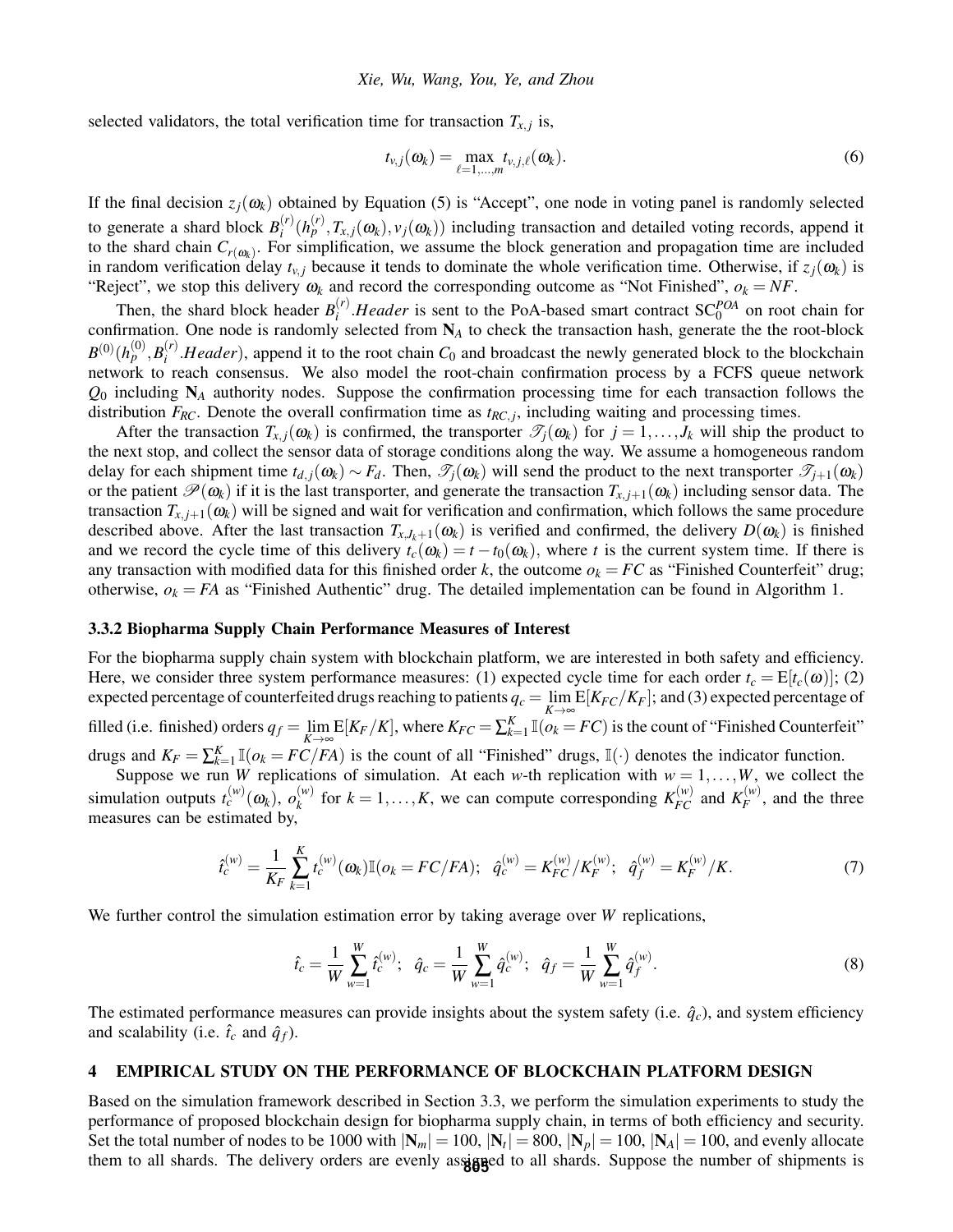Algorithm 1: Two Layer Blockchain Platform for Biopharma Supply Chain Risk Management

<span id="page-9-0"></span>Input: Node sets  $N_A$ ,  $N_B$ ,  $N_m^{(r)}$ ,  $N_t^{(r)}$  $f_t^{(r)}$ ,  $N_p^{(r)}$  with  $r = 1, \ldots, R$ ; inpuinteroperability t models  $F_A$ ,  $F_v$ ,  $F_{RC}$ , and *Fd*; verification panel size *m*.

**Output:**  $\hat{t}_c$ ,  $\hat{q}_c$ , and  $\hat{q}_f$ .

**Function** Verify ( $\mathbf{N}_D(\omega_k)$ ,  $T_{x,j}(\omega_k)$ , *m*):

(A1) Once receiving  $T_{x,j}(\omega_k)$ , the smart contract  $SC^{PoA}_{r(\omega_k)}$  on shard  $r(\omega_k)$  randomly selects *m* nodes from  $N_D(\omega_k)$  as voting panel  $VP(\omega_k, \omega_{\mathcal{N}}^c) \subset N_D(\omega_k)$ ;

for *Each node*  $\mathcal{N}_{j,\ell}(\omega_k) \in VP(\omega_k, \omega^c_{\mathcal{N}})$  do

(A2)  $SC^{PoA}_{r(\omega_k)}$  sends  $T_{x,j}(\omega_k)$  to the validator  $\mathcal{N}_{j,\ell}(\omega_k)$  and wait for the verification;

(A3) After the verification is finished, record the time  $t_{v,j,\ell}(\omega_k) \sim F_v$ ;

if  $\mathcal{N}_{j,\ell}(\omega_k) \in N_B$  then

 $Y_{i,\ell}(\omega_k) = 1$ , record in  $v_j(\omega_k)$ ;

else if  $T_{x,j}(\omega_k)$ . Sender  $\in \mathbb{N}_B$  or  $T_{x,j}(\omega_k)$ . Receiver  $\in \mathbb{N}_B$  then  $Y_{j,\ell}(\omega_k) = \begin{cases} 0, & \text{with probability } (1-u) \\ 1, & \text{if } u \neq 0 \end{cases}$ 1, *with probability u*, record in  $v_j(\omega_k)$ ;

else

 $Y_{i,\ell}(\omega_k) = 1$ , record in  $v_i(\omega_k)$ ;

(A4) Record the decision  $z_i(\omega_k)$  by applying Equation [\(5\)](#page-7-1). Compute the overall verification time  $t_{v,i}(\omega_k)$  by applying Equation [\(6\)](#page-8-1). Set the time  $t = t + t_{v,i}(\omega_k)$ ;

if  $z_i(\omega_k) == 0$  then

(A5) Transaction  $T_{x,j}(\omega_k)$  not verified. Stop this delivery  $\omega_k$  and set  $t_c(\omega_k) = \infty$ ,  $o_k = NF$ ; return False

else

(A6) Randomly select one node  $\mathcal{N}_{j,\ell}(\omega_k)$  from voting panel to generate a shard-block  $B_i^{(r)}$  $\binom{r}{i}$  ( $h_p^{(r)}$ ,  $T_{x,j}(\omega_k)$ ,  $v_j(\omega_k)$ ) on shard-chain  $C_{r(\omega_k)}$ ;

(A7) Send shard-block header  $B_i^{(r)}$  $i<sup>(r)</sup>$ . *Header* to the smart contract on root chain SC<sup>*PoA*</sup>. Randomly select one node  $N_A(\omega_k)$  from global authorities panel  $N_A$  for confirmation;

(A8)  $N_A(\omega_k)$  verifies  $B_i^{(r)}$  $\mathbf{F}_i^{(r)}$ .*Header* and generates the root-block  $B_{i'}^{(0)}$  $j^{(0)}_{i'}(h^{(0)}_p,B^{(r)}_i)$  $L_i^{(r)}$ .*Header*) on  $C_0$ .

Update the blockchain network state *S*. Record the confirmation time  $t_{RC}(\omega_k) \sim F_{RC}$ 

for *Each Delivery* ω*<sup>k</sup>* do

(1) Based on  $F_A$ , generate the order arrival time  $t = t_0(\omega_k)$ . Specify the set  $N_D(\omega_k)$ . The manufacturer  $\mathcal{M}(\omega_k)$  creates the bio-drug data and releases the drug product to the first transporter  $\mathcal{T}_1(\omega_k)$ ;

(2)  $\mathcal{M}(\omega_k)$  and  $\mathcal{T}_1(\omega_k)$  generate the first transaction  $T_{x,1}(\omega_k)$ , trigger the smart contract  $SC^{PoA}_{r(\omega_k)}$  for verification, and call  $\forall$ erify( $N_D(\omega_k)$ ,  $T_{x,i}(\omega_k)$ , *m*);

while  $j \leq J_k + 1$  & & Verify ( $\mathbf{N}_D(\omega_k)$ *,*  $T_{x,j}(\omega_k)$ *, m*) ! = *False* do

# if  $j \leq J_k$  then

(3) Ship the product to next stop with the shipment time  $t_{d,j}(\omega_k) \sim F_d$ . Transporter  $\mathcal{T}_j(\omega_k)$ collects the sensor data along the shipment. Update the time  $t = t + t_{d,i}(\omega_k)$ ;

(4) Transporter  $\mathcal{T}_i(\omega_k)$  sends the product to the next transporter  $\mathcal{T}_{j+1}(\omega_k)$  or the patient  $\mathscr{P}(\omega_k)$ .  $\mathscr{T}_j(\omega_k)$  and  $\mathscr{T}_{j+1}(\omega_k)$  together generate new transaction  $T_{x,j+1}(\omega_k)$ . Trigger the smart contracts  $\mathrm{SC}_{r(\omega_{k})}^{PoA}$  and call  $\text{Verify } (\mathbf{N}_{D}(\omega_{k}), \ T_{x, j+1}(\omega_{k}), \ m)$ ;

else

(5) End this delivery *k*, set  $t_c(\omega_k) = t - t_0(\omega_k)$ , record finished status  $\omega_k$ ;

(6) Driven by the drug-order interarrival distribution  $F_A$ , the new arrivals are put into the corresponding shard queues. Run simulations with runlength *K* by following the procedure and compute  $\hat{t}_c$ ,  $\hat{q}_c$ , and  $\hat{q}_f$ as in Equation [\(8\)](#page-8-2). Repeat it for *W* replications.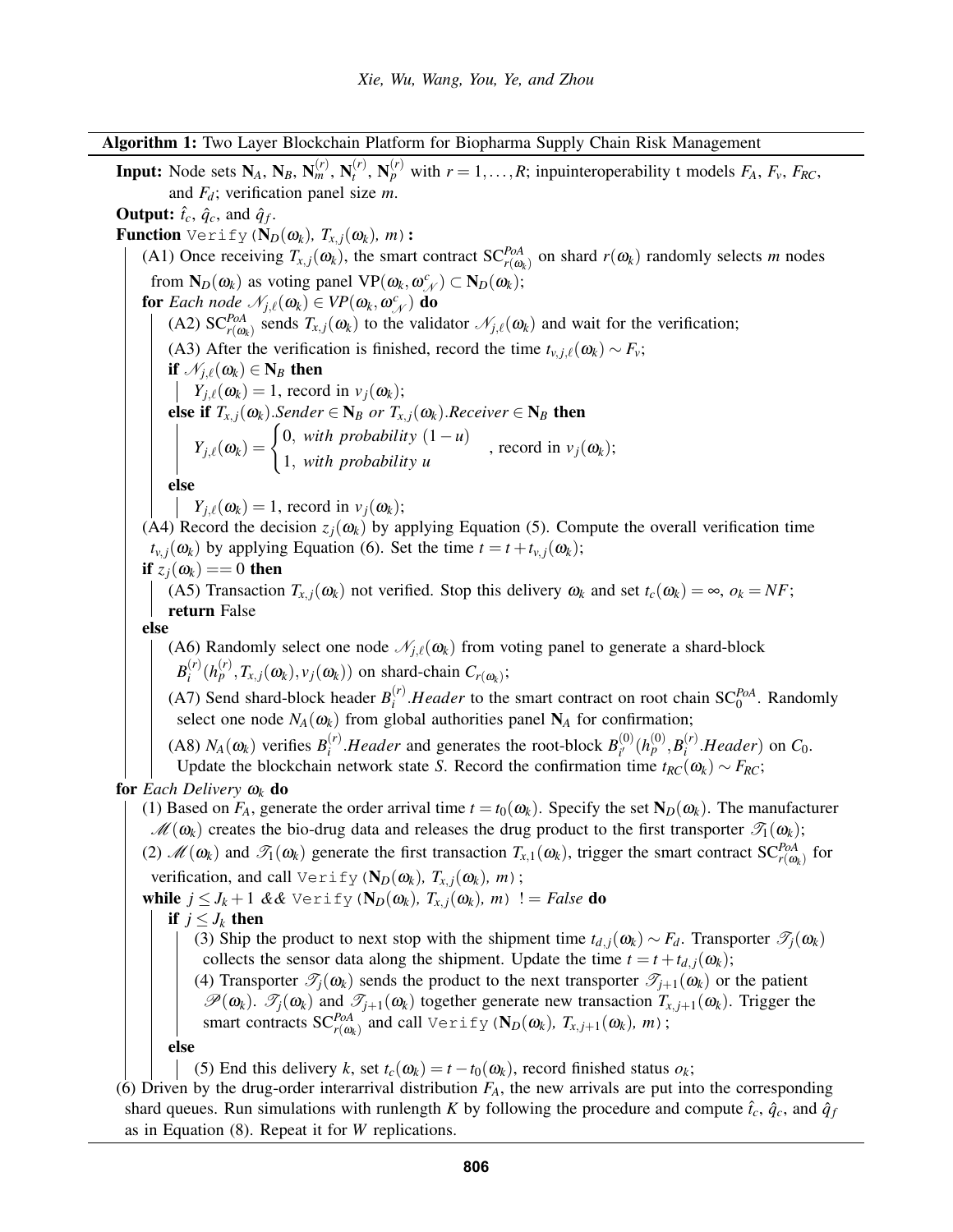uniformly distributed between 9 to 19, so that the number of participants involved in each delivery is uniformly distributed between 10 to 20. We set the percentage of bad nodes  $p_0 = 2.4\%$  with reputation score  $(1 - u) = 0.2$ Here, the selection of  $p_0$ , u and the expected number of transactions in each delivery can lead to the percentage of counterfeit drugs close to 30% recorded in [World Health Organization \(WHO\) \(2006\).](#page-11-12) Assume the inter-arrivals of orders, verification, and confirmation times of each node follow the exponential distributions, i.e.,  $F_A = \exp(\mu_A)$ ,  $F_v = \exp(\mu_v)$  and  $F_{RC} = \exp(\mu_{RC})$ , where  $\mu_A = 10$ ,  $\mu_v = 9$  and  $\mu_{RC} = 0.1$  are the mean levels. We assume each shipment time follows gamma distribution,  $F_d = \Gamma(3.0, 1.0)$ .

We first show the advantage of the two layer blockchain design over the traditional single chain. We compare the single chain with a two-layer chain with 2 shards and 10 shards under fixed *m* = 5, and we run simulation experiments with run-length  $K = 1000$  transactions, after 200 warm-up, and  $W = 100$  replication. We consider the expected transaction processing throughput, Th = E  $[\sum_{k,j}$  II( $T_{x,j}(\omega_k)$ ). Time  $\in$   $[t, t+1]$ ), which can be estimated through  $\widehat{\text{Th}} = \sum_{k,j} \mathbb{I}(T_{x,j}(\omega_k))$ . Time  $\in [t_{start}, t_{end}]/(t_{end} - t_{start})$  where  $[t_{start}, t_{end}]$  is the simulation time. Notice that  $T_{x,i}(\omega_k)$ . Time is the time when transaction  $T_{x,i}(\omega_k)$  finishes the verification and confirmation, and it is added into the blockchain network; see Step (A8) in Algorithm [1.](#page-9-0) *Based on the simulation results, the estimated average throughput for single chain, two-layer chains with 2 and 10 shards are*  $2.920 \pm 0.001$ ,  $5.317 \pm 0.015$ *, and*  $24.949 \pm 0.124$ . Since two-layer blockchain processes transactions in parallel, it can provide higher throughput and the advantage becomes more significant as the number of shards increasing.

When it comes to safety, we consider the two-layer blockchain with 2 shards and voting panel size  $m = 1, 5$ . We compare its performance with the cases, including (1) without blockchain and (2) two-layer blockchain with the perfect information where good validators can identify any modified transaction after verification. In terms of safety level,  $\hat{q}_c$ ,  $\hat{q}_f$  are reported, and we record the false reject rate that is the percentage of authentic drugs not passing verification,  $q_{fr} = \lim_{K \to \infty} E[K_{FR}/(K - K_F)]$ , where  $K_{FR} = \sum_{k=1}^{K} \mathbb{I}[(\omega_k \text{ not modified}) \& (\omega_k = NF)]$  is the count of false rejected deliveries. We can obtain estimate  $\hat{q}_{fr}$  similarly as  $\hat{q}_c$  and  $\hat{q}_f$ . We run simulations at each setting with run-length  $K = 1000$  orders, after 200 warm-up, and  $W = 100$  replication, and record the results in Table [1.](#page-10-1) Compared with supply chain without blockchain which has around 30% counterfeit drugs delivered to patients, the percentage of counterfeit drugs reaching to patients decreases dramatically after incorporating the proposed blockchain. As *m* increases, the drug safety level increases at the expense of longer verification time. With uncertain information, the false reject rate also slightly increases since we simply assume voting based on the expected reputation. In reality, the additional information should be collected through more validations.

|                     | $\mathfrak{m}$ | Throughput         | Verification Time   | Counterfeit        | Finish Rate        | False Reject    |
|---------------------|----------------|--------------------|---------------------|--------------------|--------------------|-----------------|
| without blockchain  |                |                    |                     | $30.45 \pm 0.16\%$ | $100+0\%$          |                 |
| partial information |                | $12.940 \pm 0.028$ | $58.685 + 0.097$    | $0.20 \pm 0.02\%$  | $68.85 + 0.15\%$   | $8.05 + 0.10\%$ |
|                     |                | $5.317 \pm 0.015$  | $148.010 \pm 0.239$ | $0.06 + 0.01\%$    | $69.24 \pm 0.13\%$ | $8.07 + 0.09\%$ |
| perfect information |                | $12.946 \pm 0.030$ | $59.343 \pm 0.097$  | $0+0\%$            | $68.30 \pm 0.14\%$ | $0 \pm 0\%$     |

<span id="page-10-1"></span>Table 1: Simulation results of different blockchain designs.

## <span id="page-10-0"></span>5 Conclusions

Built on two-layer blockchain structure in QuarkChain, we introduce a blockchain framework to facilitate the biopharma supply chain interoperation and risk management to hedge against drug counterfeit, false information and malicious modification cyberattacks. The state of blockchain network is partitioned based on the geographical positions of the transactions. Multiple shard chains coordinated by root chain can process the transactions in parallel, which can significantly increase the blockchain processing throughput and efficiency. Further, driven the critical challenges in biopharma supply chain, we introduce the preliminary design of root-chain-first and reputation-based PoA consensus protocol to improve the bio-drug safety. A stochastic simulation approach is developed to study the effectiveness of the proposed blockchain enabled interoperability framework. The empirical results indicate that our approach has promising performance to hedge against the cyberattacks and improve the drug safety and the transaction processing efficiency.